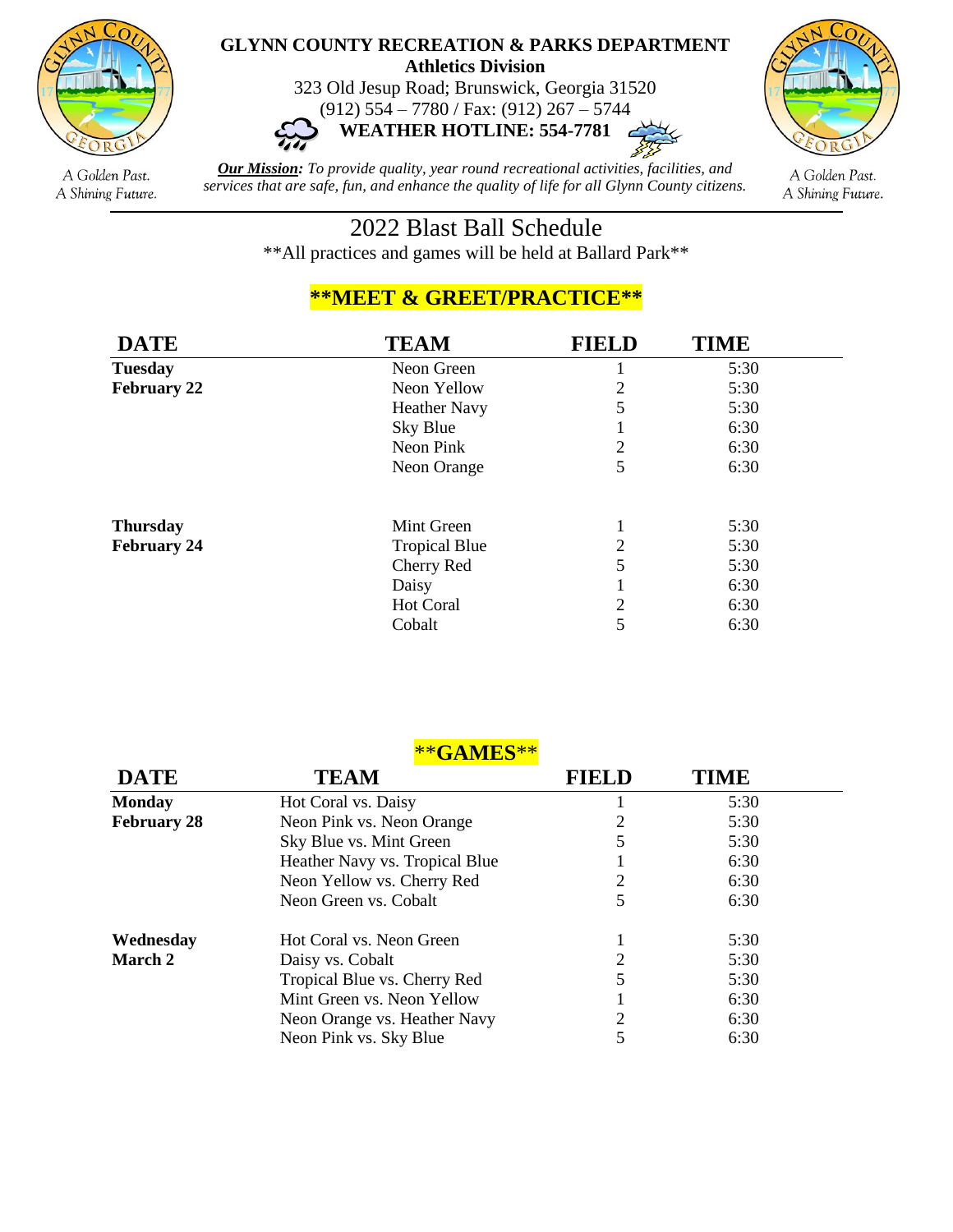| <b>Tuesday</b>  | Heather Navy vs. Sky Blue      | $\mathbf{1}$   | 5:30 |
|-----------------|--------------------------------|----------------|------|
| March 8         | Neon Yellow vs. Neon Pink      | $\overline{2}$ | 5:30 |
|                 | Mint Green vs. Neon Orange     | 5              | 5:30 |
|                 | Neon Green vs. Daisy           | $\mathbf{1}$   | 6:30 |
|                 | Cobalt vs. Tropical Blue       | $\overline{2}$ | 6:30 |
|                 | Hot Coral vs. Cherry Red       | 5              | 6:30 |
| <b>Thursday</b> | Cherry Red vs. Neon Green      | $\mathbf{1}$   | 5:30 |
| March 10        | Tropical Blue vs. Hot Coral    | $\overline{2}$ | 5:30 |
|                 | Mint Green vs. Heather Navy    | 5              | 5:30 |
|                 | Neon Orange vs. Cobalt         | $\mathbf{1}$   | 6:30 |
|                 | Neon Pink vs Daisy             | $\overline{2}$ | 6:30 |
|                 | Sky Blue vs. Neon Yellow       | 5              | 6:30 |
| <b>Monday</b>   | Neon Green vs. Neon Yellow     | $\mathbf{1}$   | 5:30 |
| March 14        | Tropical Blue vs. Heather Navy | $\overline{c}$ | 5:30 |
|                 | Cobalt vs. Sky Blue            | 5              | 5:30 |
|                 | Hot Coral vs. Neon Pink        | $\mathbf{1}$   | 6:30 |
|                 | Daisy vs. Neon Orange          | $\overline{2}$ | 6:30 |
|                 | Cherry Red vs. Mint Green      | 5              | 6:30 |
| Wednesday       | Mint Green vs. Neon Green      | $\mathbf{1}$   | 5:30 |
| March 16        | Neon Orange vs. Tropical Blue  | $\overline{2}$ | 5:30 |
|                 | Neon Pink vs. Cherry Red       | 5              | 5:30 |
|                 | Sky Blue vs. Daisy             | $\mathbf{1}$   | 6:30 |
|                 | Heather Navy vs. Hot Coral     | $\overline{2}$ | 6:30 |
|                 | Neon Yellow vs. Cobalt         | 5              | 6:30 |
| <b>Tuesday</b>  | Neon Green vs. Heather Navy    | $\mathbf{1}$   | 5:30 |
| March 22        | Neon Yellow vs. Daisy          | $\overline{2}$ | 5:30 |
|                 | Sky Blue vs. Hot Coral         | 5              | 5:30 |
|                 | Neon Pink vs. Cobalt           | $\mathbf{1}$   | 6:30 |
|                 | Neon Orange vs. Cherry Red     | $\overline{2}$ | 6:30 |
|                 | Mint Green vs. Tropical Blue   | 5              | 6:30 |
| <b>Thursday</b> | Neon Orange vs. Neon Green     | $\mathbf{1}$   | 5:30 |
| March 24        | Cobalt vs. Mint Green          | $\overline{2}$ | 5:30 |
|                 | Hot Coral vs. Neon Yellow      | 5              | 5:30 |
|                 | Daisy vs. Heather Navy         | $\mathbf{1}$   | 6:30 |
|                 | Cherry Red vs. Sky Blue        | $\overline{2}$ | 6:30 |
|                 | Tropical Blue vs. Neon Pink    | 5              | 6:30 |